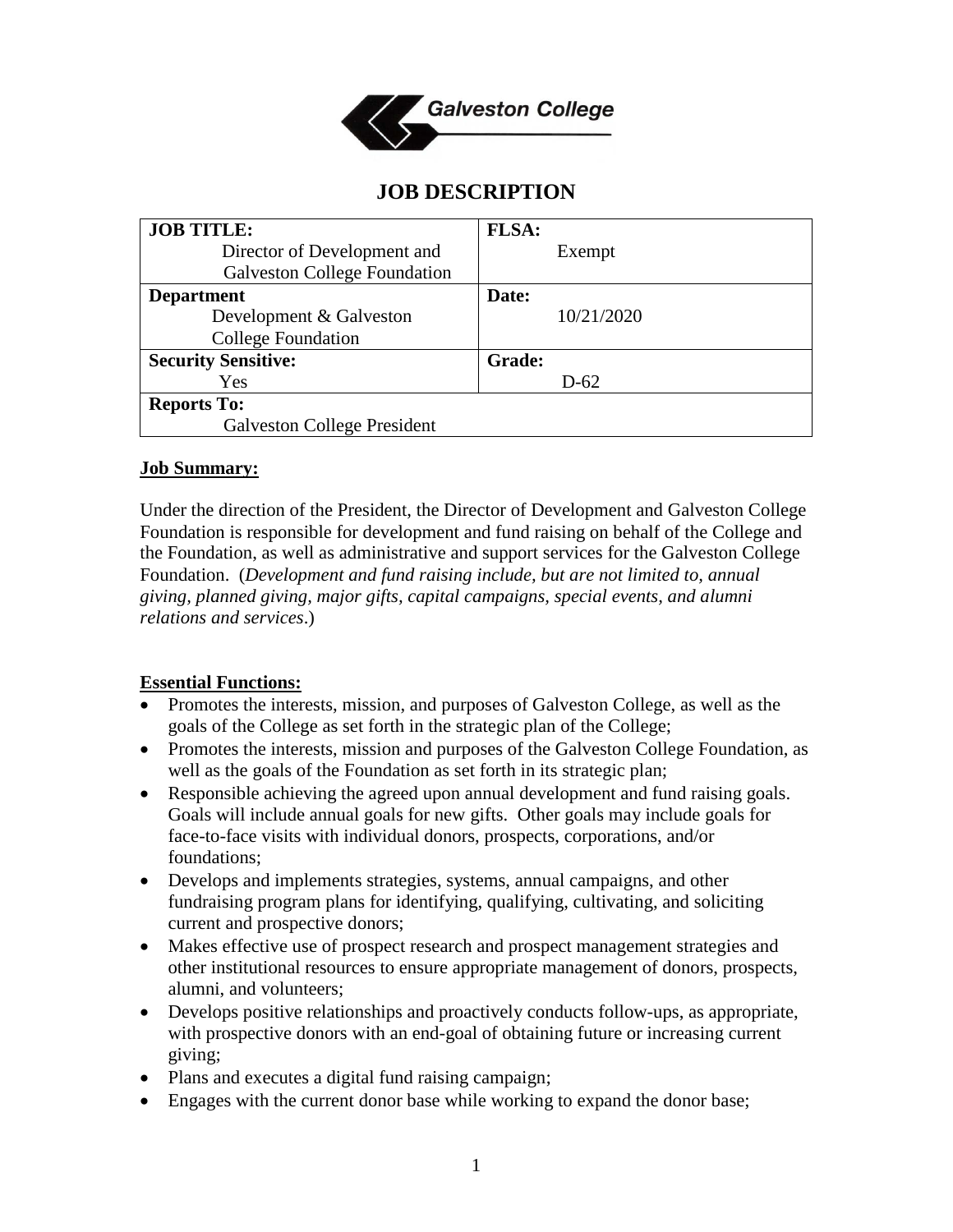- Cultivates potential benefactors and solicits gifts in support of institutional and Foundation priorities;
- Provides leadership for Capital Campaigns;
- Develops an alumni organization and implements strategies to secure alumni donations and to utilize the alumni in education, advocacy, and development endeavors;
- Maintains a data base of alumni and donors:
- Develops, implements, and manages certain special events created expressly to support the College's and the Foundation's development and fundraising goals;
- Provides regular fundraising/development progress reports to the Foundation and to the College;
- Provide leadership, coordinate and manage the day-to-day operations of the Galveston College Foundation;
- Implements Foundation policies and initiatives;
- Oversees and manages the scholarships and awards of the Foundation;
- Provides oversight and implementation of the Foundation's investment policy;
- Works to facilitate the Foundation's annual audit;
- Practices sound fiscal responsibility including budget development and management;
- Demonstrates a professional integrity and style that maintains and fosters positive relationships with alumni, donors, the College, the Foundation, and the college community;
- Works to ensure that the College and the Foundation are always presented to the public in a positive manner;
- Works collaboratively and collegially with other College departments, including but not limited to, the Financial Aid Office and Public Affairs to ensure timely scholarship awards, student recognition, and appropriate donor recognition;
- Maintains confidentiality of information exposed to in the course of business regarding students, supervisors, other employees, donors and/or potential donors;
- Contributes to a safe educational and working environment by participating in all drills and training and being prepared to take action should a health or safety emergency occur;
- Requires the kind of teamwork, supervision, and personal interaction, that cannot be had in a home office situation; therefore, regular and predictable on-site attendance is a job requirement;
- Performs other duties as assigned.

## **Minimum Education, Skills and Abilities:**

- A minimum of a bachelor's degree in an appropriate discipline;
- A minimum of five (5) years' experience as a proven fundraising professional;
- Demonstrated ability in securing major grants and/or gifts from individuals, corporations, foundations, and/or other private funding sources;
- Ability to work collaboratively to propose, develop and implement strategies for development, for fundraising solicitations, for managing relationships with donors and donor prospects, and for building dynamic, trusting relationships, with volunteers, the college community, and philanthropic audiences.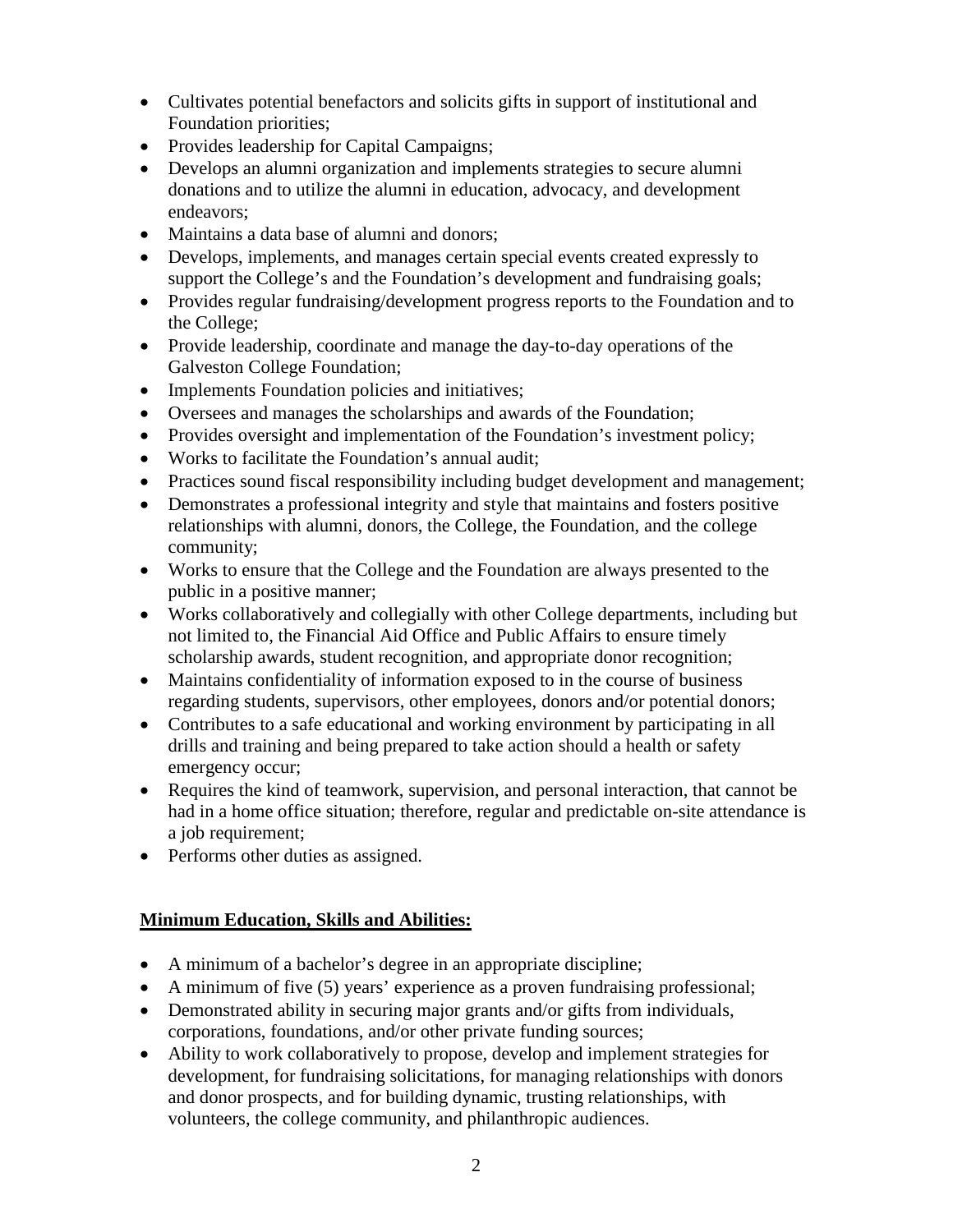- Demonstrated ability in planning and implementing long- and short-range development initiatives in conjunction with strategic planning processes;
- Exceptional interpersonal skills and the ability to interact effectively with academic leadership, faculty, prospects, donors, and/or volunteers in a wide range of roles;
- Ability to conduct research, gather data, analyze information, and prepare effective, accurate, and timely reports and other documents to support development objectives;
- Ability to exercise good judgment, to demonstrate an understanding of ethics related to development activities, and to use discretion in interactions with donors, prospects, volunteers, and others;
- Demonstrated organizational skills and experience in managing events and other complex activities in support of development objectives;
- Ability to foster effective working relationships within a team environment;
- Community relations skills and the ability to communicate and work effectively within a diverse community;
- Demonstrated effective verbal and written communication skills with the ability to present effectively to small and large groups;
- Demonstrated organizational and multi-tasking skills are required with the ability to prioritize and manage projects;
- Demonstrated ability to build engagement and fundraising programs; Demonstrated experience in cultivating, managing and training volunteers, alumni, and other stakeholders.
- Ability to work and provide leadership for volunteers and/or lower-level staff in the execution of development activities;
- Proficiency with Microsoft Office, as well as eTapestry software and/or comparable fundraising/CRM system; and,

## **Preferred Education, Skills, and Abilities:**

- **Experience:** Six or more years of direct experience soliciting major, planned, and/or annual gifts for an institution of higher education.
- **Knowledge:** Knowledge of alumni engagement and fund development strategies in a college or non-profit setting. Knowledge of fundraising objectives and principles.
- **Abilities**: Ability to recognize strengths and weaknesses in volunteers; ability to work efficiently and manage resources. Ability to compose inspiring and effective communications that will successfully engage and solicit targeted audiences.
- **Other Characteristics:** Creative and entrepreneurial approach to initiatives; enthusiasm and positive attitude; exceptional work ethic; customer service orientation; and good social presence.

## **Work Environment:**

• Frequent time spent off-campus when promoting the Foundation and the College by meeting with current and potential benefactors, cultivating / developing alumni relations, organizing / leading fundraising events, etc. Occasional nights / weekends and travel related to benefactor / alumni relation development.